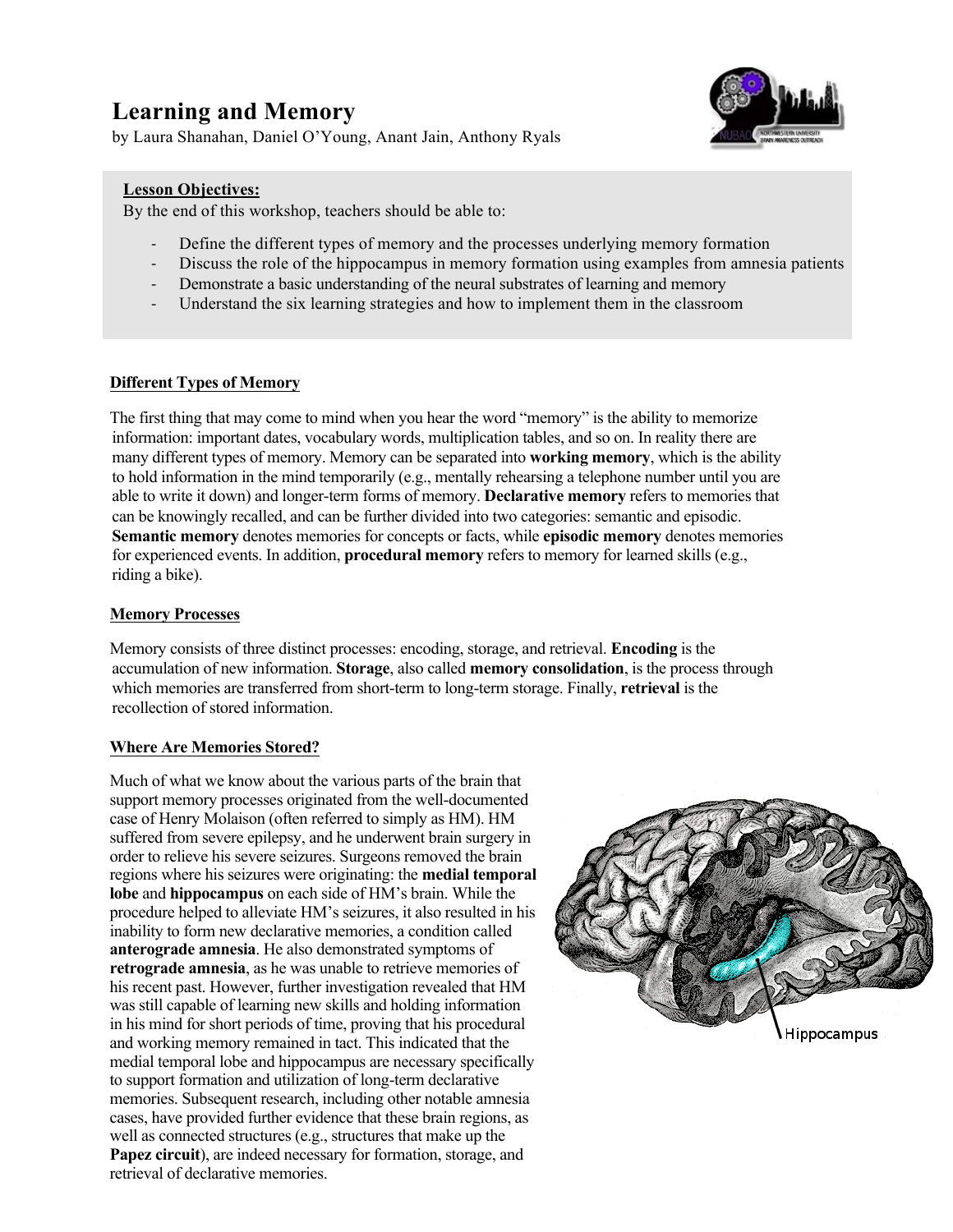#### **How Are Memories Stored?**

Our brain cells, or **neurons**, are made up of three distinct parts: the dendrites, soma, and axon. The **dendrites** are highly branched processes that receive signals from other neurons. The signal is transferred to the cell body, or **soma**. If the signal is strong enough, it can be propagated along the **axon**, where the signal will spread to other neurons by crossing synapses. **Synapses** are small gaps where the axon of one neuron contacts the dendrites of another neuron. More specifically, axons contact dendrites at small membranous protrusions called **dendritic spines**.



Neurons can receive many kinds of information from other neurons. They can make **associations** by receiving signals at multiple synapses simultaneously. For example, a neuron might encode for pepperoni pizza if it receives information from neurons encoding crust, cheese, sauce, and pepperoni. Synapses between neurons are highly plastic; they can become stronger or weaker with experience. This means that neurons can learn to make associations based on real-life events. This phenomenon is called **synaptic plasticity**, and it is thought to be the neural substrate underlying learning and memory.

#### **Activity Summary**

There are many cognitive memory tasks that can be implemented in the classroom to demonstrate the labile nature of memory, including the **Deese-Roediger-McDermott Paradigm** (DRM), and the **"War of the Ghosts"** story.

The DRM is used to study **false memories**. It consists of reading a simple word list containing several related words (see DRM word lists below) aloud after instructing students to do their best to remember the words on the list. After a short break during which students are ideally engaged in some kind of distracting task, the instructor reads a second word list containing a **critical lure**. The critical lure is a word that is unrepresented on the original word list, though it is commonly associated with each word on that list. As the instructor reads the second word list, students should indicate whether or not they recognize each word from the first list. Typically, many of the students will report that they remember the critical lure from the original list, illustrating the ease with which false memories can be formed. This phenomenon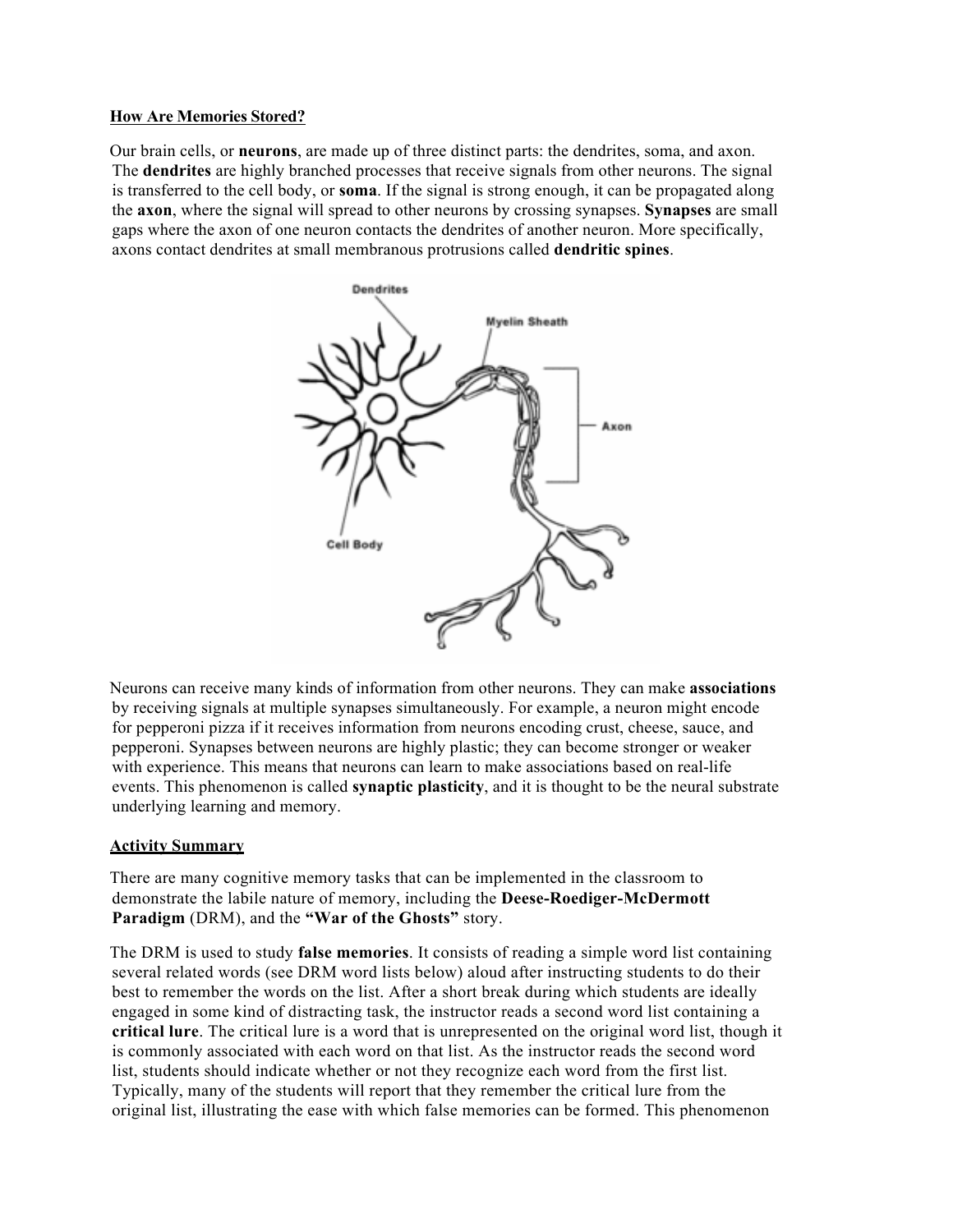can potentially be explained by the fact that we often remember associated words even when they are not presented, demonstrating that past experiences can have a profound impact on memory formation at a subconscious level.

The "War of the Ghosts" is a story that psychologist **Frederic Bartlett**, a forerunner in cognitive memory research, used to study memory as early as 1932. To implement this classic memory task in the classroom, read "War of the Ghosts" aloud as students read along. Instruct students to do their best to hold on to the passage mentally. At a later time, ask students to reproduce the story in writing, including as many details as they can remember. The task is most effective if students reproduce the story at multiple time points. Then, ask students to compare their versions of the story to the original version. As students recall the story at increasingly delayed time points, they will tend to omit details, use increasingly vague language, and even forget entire sections. Perhaps most interesting, students will likely transform elements of the story to align better with their own preconceived ideas about the world (e.g., remember "canoe" as "boat"). This activity is ideal to demonstrate the dynamic nature of memory and how memories can change more and more over time.

# **Activities: Deese-Roediger-McDermott Paradigm (DRM) and "War of the Ghosts" Story**

Materials needed:

- DRM word lists
- "War of the Ghosts" Story
- Paper and writing utensils

The purpose of these activities is to show that *memory is not stable*. The brain can be easily manipulated to encode false memories, and memory changes significantly over time. The DRM paradigm takes around 10 minutes, and the "War of the Ghosts" activity can take anywhere from an hour to days, depending on the retention interval. It is best to test memory for the "War of the Ghosts" story at several time points for comparison.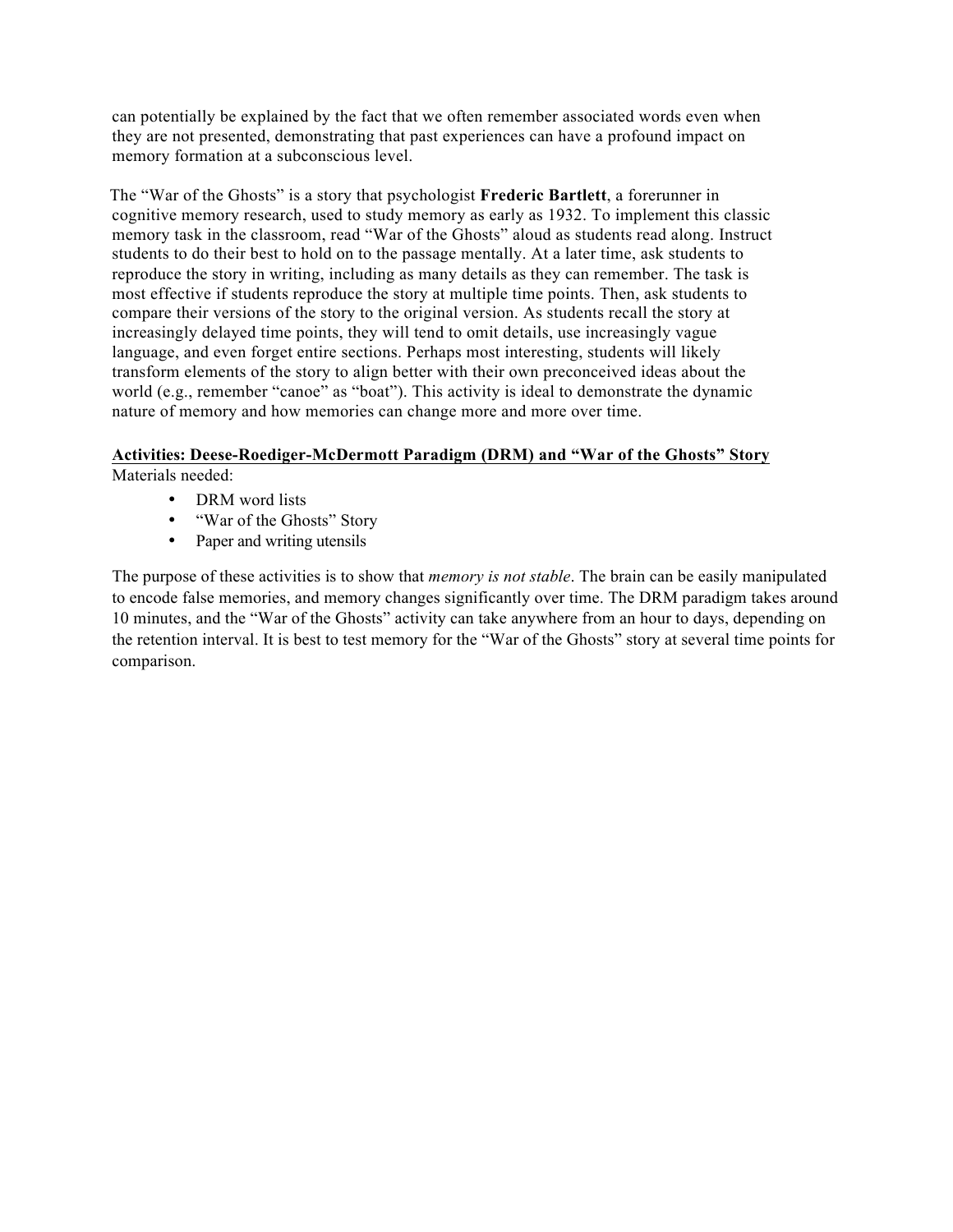## **Deese-Roediger-McDermott Word Lists**

Word list 1: Butter, Food, Eat, Sandwich, Lunch, Milk, Jelly, Crust, Slice, Toast Critical Lure: *BREAD*

Word list 2: Candy, Bake, Sugar, Taste, Tooth, Honey, Chocolate, Good, Cake, Pie Critical Lure: *SWEET*

Word list 3: Bed, Rest, Tired, Dream, Night, Blanket, Snore, Nap, Peace, Yawn Critical Lure: *SLEEP*

Word List #4: Table, Sit, Legs, Seat, Desk, Wood, Cushion, Hard, Rocking, Bench Critical Lure: *CHAIR*

\*\*For the second word list, generate a list of words that contains the critical lure!\*\*

## **The "War of the Ghosts"**

One night two young men from Egulac went down to the river to hunt seals, and while they were there it became foggy and calm. Then they heard war-cries, and they thought: "Maybe this is a war-party". They escaped to the shore, and hid behind a log. Now canoes came up, and they heard the noise of paddles, and saw one canoe coming up to them. There were five men in the canoe, and they said:

"What do you think? We wish to take you along. We are going up the river to make war on the people". One of the young men said: "I have no arrows".

"Arrows are in the canoe", they said.

"I will not go along. I might be killed. My relatives do not know where I have gone. But you", he said, turning to the other, "may go with them." So one of the young men went, but the other returned home. And the warriors went on up the river to a town on the other side of Kalama. The people came down to the water, and they began to fight, and many were killed. But presently the young man heard one of the warriors say: "Quick, let us go home, that man has been hit".

Now he thought: "Oh, they are ghosts". He did not feel sick, but they said he had been shot. So the canoes went back to Egulac, and the young man went ashore to his house, and made a fire. And he told everybody and said: " Behold I accompanied the ghosts, and we went to fight. Many of our fellows were killed, and many of those who attacked us were killed. They said I was hit, and I did not feel sick". He told it all, and then he became quiet. When the sun rose he fell down. Something black came out of his mouth. His face became contorted. The people jumped up and cried. He was dead.